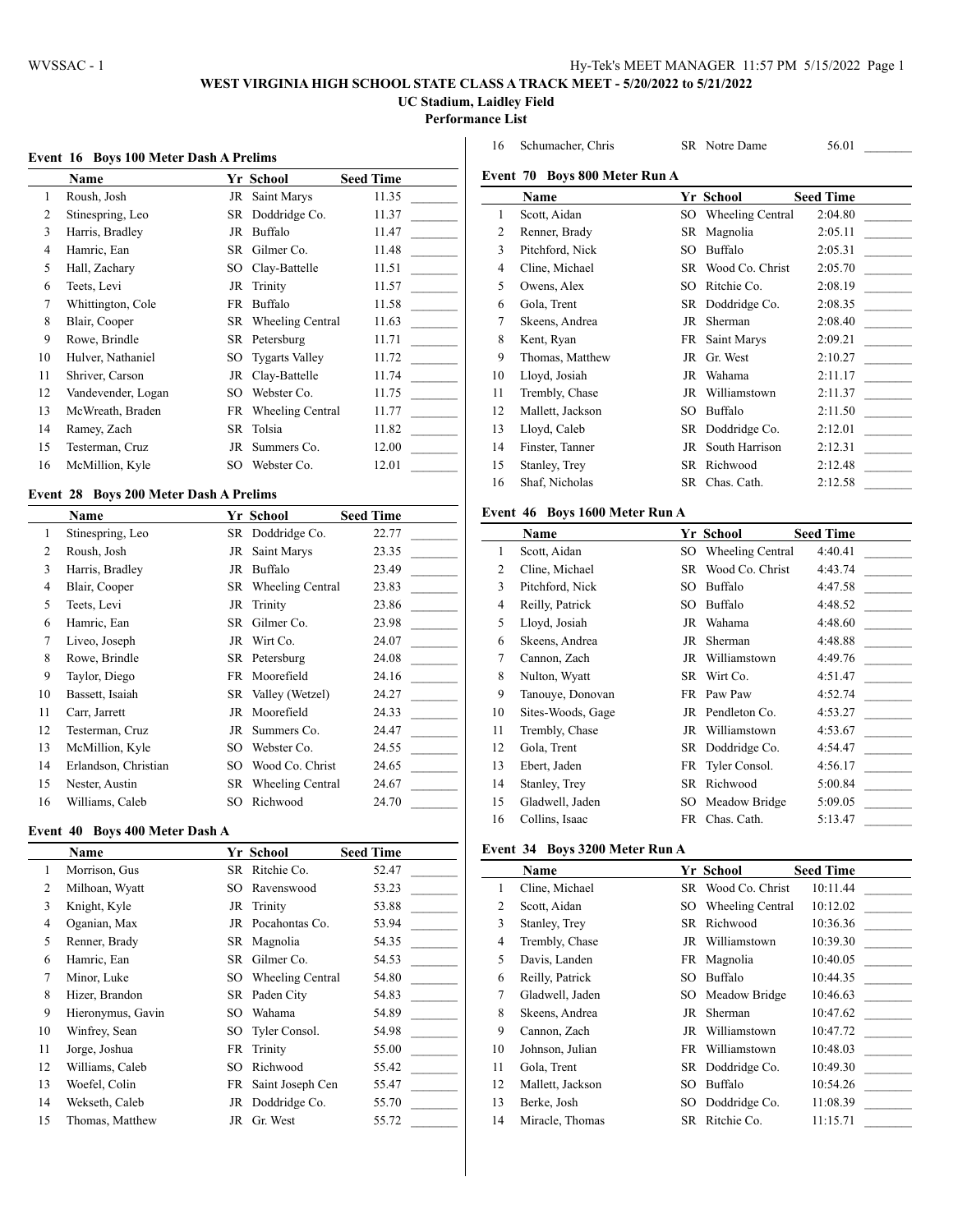### **WEST VIRGINIA HIGH SCHOOL STATE CLASS A TRACK MEET - 5/20/2022 to 5/21/2022 UC Stadium, Laidley Field**

#### **Performance List**

 $\overline{a}$ 

 $\overline{a}$ 

### **Event 34 ...(Boys 3200 Meter Run A)**

| <b>Name</b>      | Yr School      | <b>Seed Time</b> |  |
|------------------|----------------|------------------|--|
| Shaf. Nicholas   | SR Chas. Cath. | 11:28.26         |  |
| Nardella, Ashton | SR Notre Dame  | 11:31.52         |  |

## **Event 10 Boys 110 Meter Hurdles 39" A Prelims**

|    | Name                |     | Yr School         | <b>Seed Time</b> |
|----|---------------------|-----|-------------------|------------------|
| 1  | Hashman, Braden     | JR  | Saint Marys       | 15.14            |
| 2  | Moore, Marlon       | SR  | Ritchie Co.       | 15.52            |
| 3  | Anderson, Shane     |     | SR Paden City     | 15.99            |
| 4  | Weekley, Isaac      | SR  | Wood Co. Christ   | 16.27            |
| 5  | Warner, Wade        |     | JR Tygarts Valley | 16.56            |
| 6  | McMillion, Dakota   | SR  | Webster Co.       | 16.98            |
| 7  | Sherman, Grant      | SO. | Moorefield        | 17.25            |
| 8  | Travis, Simon       | FR  | Trinity           | 17.53            |
| 9  | Girard, Peyton      | JR  | Saint Marys       | 17.56            |
| 10 | Taylor, Ethan       | SO. | Petersburg        | 17.56            |
| 11 | Fertig, Gunner      | SО  | Buffalo           | 17.61            |
| 12 | Poticher, Brandon   | FR  | Gr. West          | 17.82            |
| 13 | Smith, Logan        |     | JR Paden City     | 18.00            |
| 14 | Johns, Xander       | SO. | Midland Trail     | 18.61            |
| 15 | Haynie, Dylan       |     | FR Buffalo        | 18.71            |
| 16 | Morlechetta, Austin | FR  | Buffalo           | 19.08            |

#### **Event 52 Boys 300 Meter Hurdles 36" A**

|                | Name              |    | Yr School       | <b>Seed Time</b> |
|----------------|-------------------|----|-----------------|------------------|
| 1              | Morrison, Gus     | SR | Ritchie Co.     | 39.82            |
| 2              | Hashman, Braden   | JR | Saint Marys     | 42.17            |
| 3              | Richards, Seth    | JR | Doddridge Co.   | 42.38            |
| $\overline{4}$ | Sherman, Grant    | SO | Moorefield      | 43.23            |
| 5              | Weekley, Isaac    | SR | Wood Co. Christ | 43.25            |
| 6              | Harris, Bradley   | JR | Buffalo         | 43.72            |
| 7              | Cutlip, Isaac     | FR | Webster Co.     | 43.88            |
| 8              | Ramey, Zach       |    | SR Tolsia       | 44.30            |
| 9              | McMillion, Dakota | SR | Webster Co.     | 44.62            |
| 10             | Law, Brogan       | FR | Williamstown    | 45.16            |
| 11             | Taylor, Ethan     | SO | Petersburg      | 45.69            |
| 12             | Moreno, Aiden     | JR | South Harrison  | 45.70            |
| 13             | Wargo, Hunter     | SR | Richwood        | 46.09            |
| 14             | Spragg, Jasup     | SR | Paden City      | 46.13            |
| 15             | Moore, Logan      | JR | Ravenswood      | 46.38            |
| 16             | Travis, Simon     | FR | Trinity         | 47.36            |

#### **Event 64 Boys 4x100 Meter Relay A**

|                | <b>Team</b>             | Relay | <b>Seed Time</b> |
|----------------|-------------------------|-------|------------------|
| 1              | <b>Wheeling Central</b> |       | 45.44            |
| $\overline{c}$ | Doddridge Co.           |       | 45.85            |
| 3              | Clay-Battelle           |       | 45.94            |
| 4              | Moorefield              |       | 46.53            |
| 5              | Trinity                 |       | 46.85            |
| 6              | Ritchie Co.             |       | 46.86            |
| 7              | <b>Tygarts Valley</b>   |       | 46.93            |
| 8              | Saint Marys             |       | 47.42            |
| 9              | Tucker Co.              |       | 47.68            |
| 10             | East Hardy              |       | 47.90            |
| 11             | Tolsia                  |       | 48.29            |

|    | 12 Gr. West     | 48.31 |  |
|----|-----------------|-------|--|
|    | 13 James Monroe | 48.36 |  |
| 14 | Wahama          | 48.96 |  |
|    | 15 Buffalo      | 49.55 |  |
| 16 | Webster Co.     | 50.28 |  |

# **Event 58 Boys 4x200 Meter Relay A**

|                | <b>Team</b>             | Relay | <b>Seed Time</b> |
|----------------|-------------------------|-------|------------------|
| 1              | <b>Wheeling Central</b> |       | 1:34.65          |
| 2              | Trinity                 |       | 1:35.98          |
| 3              | Doddridge Co.           |       | 1:35.99          |
| $\overline{4}$ | Saint Marys             |       | 1:36.18          |
| 5              | Paden City              |       | 1:38.49          |
| 6              | Clay-Battelle           |       | 1:38.56          |
| 7              | Ritchie Co.             |       | 1:39.36          |
| 8              | Magnolia                |       | 1:40.03          |
| 9              | Gr. West                |       | 1:40.22          |
| 10             | Valley (Wetzel)         |       | 1:40.46          |
| 11             | Tucker Co.              |       | 1:40.69          |
| 12             | Tolsia                  |       | 1:41.51          |
| 13             | Pocahontas Co.          |       | 1:41.80          |
| 14             | Buffalo                 |       | 1:41.92          |
| 15             | Webster Co.             |       | 1:42.38          |
| 16             | Ravenswood              |       | 1:42.97          |

#### **Event 76 Boys 4x400 Meter Relay A**

|    | Team             | Relay | <b>Seed Time</b> |
|----|------------------|-------|------------------|
| 1  | Saint Marys      |       | 3:35.68          |
| 2  | Doddridge Co.    |       | 3:37.86          |
| 3  | Ritchie Co.      |       | 3:38.62          |
| 4  | Trinity          |       | 3:39.09          |
| 5  | Williamstown     |       | 3:45.85          |
| 6  | Wahama           |       | 3:47.07          |
| 7  | Magnolia         |       | 3:47.22          |
| 8  | Moorefield       |       | 3:50.07          |
| 9  | Ravenswood       |       | 3:50.78          |
| 10 | Wirt Co.         |       | 3:51.50          |
| 11 | Clay-Battelle    |       | 3:52.79          |
| 12 | Pocahontas Co.   |       | 3:55.27          |
| 13 | Tucker Co.       |       | 3:55.40          |
| 14 | Wheeling Central |       | 3:57.14          |
| 15 | Chas. Cath.      |       | 4:00.60          |
| 16 | James Monroe     |       | 4:06.06          |

#### **Event 4 Boys 4x800 Meter Relay A**

|    | <b>Team</b>   | Relay | <b>Seed Time</b> |
|----|---------------|-------|------------------|
| 1  | Ritchie Co.   |       | 8:48.03          |
| 2  | Williamstown  |       | 8:59.77          |
| 3  | Saint Marys   |       | 9:03.35          |
| 4  | Magnolia      |       | 9:08.21          |
| 5  | Trinity       |       | 9:09.05          |
| 6  | Doddridge Co. |       | 9:13.17          |
| 7  | Chas. Cath.   |       | 9:18.21          |
| 8  | Tucker Co.    |       | 9:18.67          |
| 9  | Buffalo       |       | 9:20.10          |
| 10 | East Hardy    |       | 9:27.72          |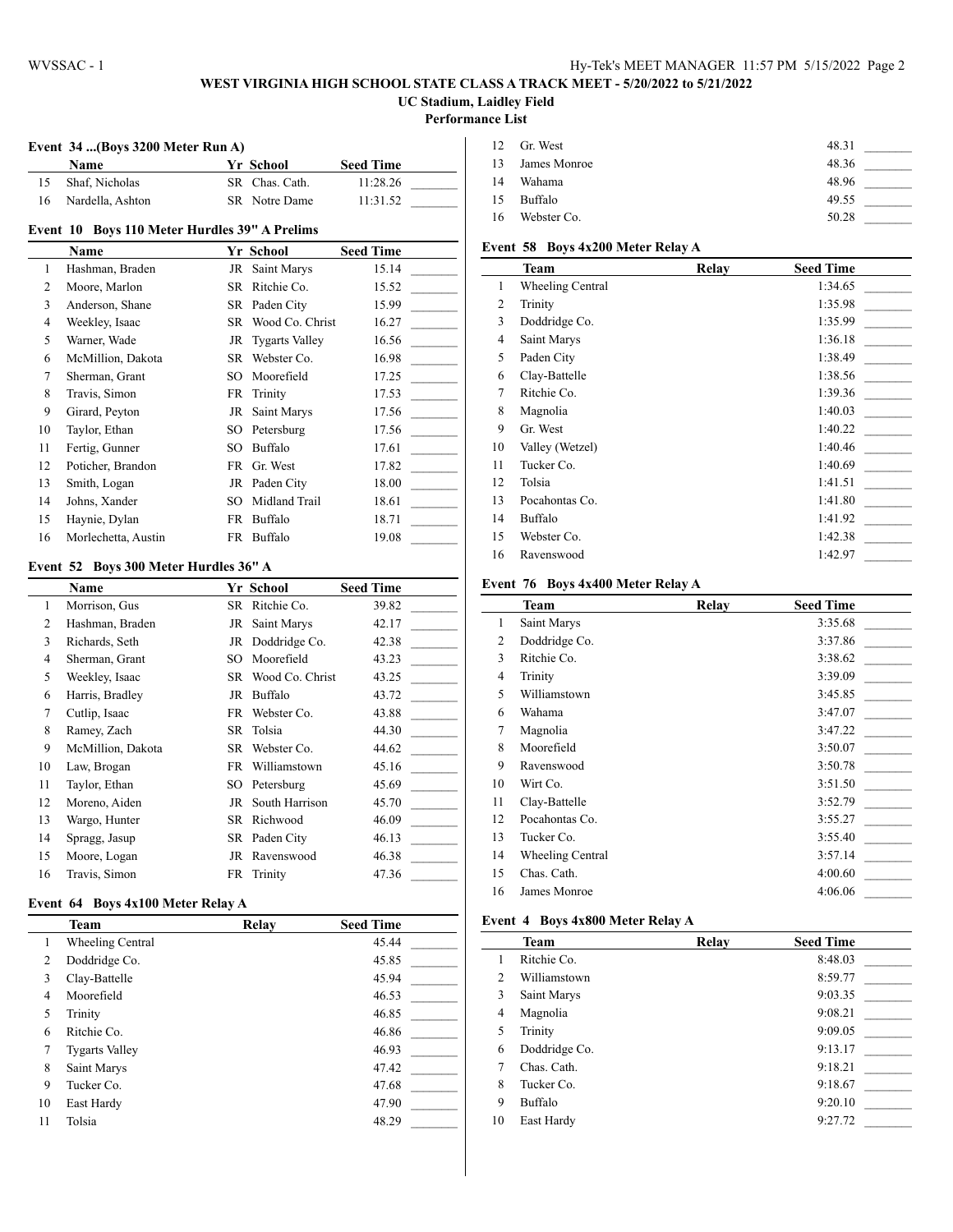### **WEST VIRGINIA HIGH SCHOOL STATE CLASS A TRACK MEET - 5/20/2022 to 5/21/2022 UC Stadium, Laidley Field**

**Performance List**

 $\overline{1}$ 

**Event 4 ...(Boys 4x800 Meter Relay A)**

|    | Team           | Relay | <b>Seed Time</b> |
|----|----------------|-------|------------------|
| 11 | Pocahontas Co. |       | 9:29.50          |
| 12 | Ravenswood     |       | 9:31.10          |
| 13 | South Harrison |       | 9:34.02          |
| 14 | Petersburg     |       | 9:39.51          |
| 15 | Webster Co.    |       | 9:42.68          |
| 16 | Wahama         |       | 9:57.17          |
|    |                |       |                  |

| 8  | Doolittle, Brice | SO. | Williamstown     | $11 - 00.00$ |  |
|----|------------------|-----|------------------|--------------|--|
| 9  | Zombotti, Lucas  |     | JR Magnolia      | 10-06.00     |  |
| 10 | Devinney, John   |     | JR Doddridge Co. | 10-00.00     |  |
| 11 | Winfrey, Branson |     | FR Tyler Consol. | $9 - 00.00$  |  |
| 12 | Sullivan, Isaac  | SO. | Williamstown     | 8-06.00      |  |
| 13 | Knotts. JJ       |     | SR Tucker Co.    | 8-00.00      |  |
| 14 | Miller, Aiden    |     | JR Richwood      | 7-00.00      |  |
| 15 | Reall, Jared     |     | FR Tucker Co.    | $7 - 00.00$  |  |

## **Event 22 Boys 4x110 Meter Shuttle Hurdle A**

|    | <b>Team</b>           | Relay | <b>Seed Time</b> |
|----|-----------------------|-------|------------------|
| 1  | Ritchie Co.           |       | 1:02.20          |
| 2  | Doddridge Co.         |       | 1:03.47          |
| 3  | Paden City            |       | 1:03.81          |
| 4  | Gr. West              |       | 1:04.02          |
| 5  | Magnolia              |       | 1:05.58          |
| 6  | Webster Co.           |       | 1:06.29          |
| 7  | <b>Tygarts Valley</b> |       | 1:06.56          |
| 8  | Moorefield            |       | 1:08.09          |
| 9  | South Harrison        |       | 1:08.98          |
| 10 | Buffalo               |       | 1:09.08          |
| 11 | East Hardy            |       | 1:09.71          |
| 12 | Tucker Co.            |       | 1:11.08          |
| 13 | Wood Co. Christ       |       | 1:11.40          |
| 14 | Richwood              |       | 1:13.10          |
| 15 | Sherman               |       | 1:14.60          |
| 16 | Wahama                |       | 1:17.16          |

#### **Event 100 Boys High Jump A**

|    | <b>Name</b>      |     | Yr School          | <b>Seed Mark</b> |
|----|------------------|-----|--------------------|------------------|
| 1  | Fertig, Gunner   | SO  | Buffalo            | $6 - 02.00$      |
| 2  | Huffman, Haiden  | SR  | James Monroe       | $6 - 02.00$      |
| 3  | Keplinger, Dean  |     | SR Moorefield      | $6 - 00.00$      |
| 4  | Bassett, Isaiah  |     | SR Valley (Wetzel) | $5 - 10.00$      |
| 5  | Livengood, Chase |     | FR Trinity         | $5 - 10.00$      |
| 6  | Beverlin, Austin |     | SR Magnolia        | $5 - 10.00$      |
| 7  | Anderson, Shane  |     | SR Paden City      | $5 - 10.00$      |
| 8  | Amos, Peyton     |     | JR Webster Co.     | $5 - 10.00$      |
| 9  | Henderson, J.D.  |     | SR Ritchie Co.     | 5-08.00          |
| 10 | Dehaven, Jacob   | SO. | Doddridge Co.      | 5-08.00          |
| 11 | Harris, Wyatt    |     | FR Wahama          | 5-06.00          |
| 12 | Davis, Xander    | SO  | Gilmer Co.         | 5-06.00          |
| 13 | Fox, Issaha      |     | JR Tygarts Valley  | 5-06.00          |
| 14 | Miller, Aiden    | JR  | Richwood           | 5-04.00          |
| 15 | Skeens, Andrea   | JR  | Sherman            | 5-04.00          |
| 16 | Osborne, Jax     |     | JR Pocahontas Co.  | $5-04.00$        |

## **Event 106 Boys Pole Vault A**

|   | Name           |     | Yr School        | <b>Seed Mark</b> |
|---|----------------|-----|------------------|------------------|
|   | Landis, Sage   |     | SO Tyler Consol. | 12-06.00         |
|   | Camp, Kodi     |     | JR Ritchie Co.   | 12-06.00         |
|   | Fertig, Gunner | SO. | Buffalo          | 12-06.00         |
| 4 | Smith, Kaden   |     | SR Doddridge Co. | 12-00.00         |
|   | Tawny, Alex    | SO. | Williamstown     | 11-06.00         |
| 6 | Haught, Ethan  |     | JR Ritchie Co.   | 11-06.00         |
|   | Richards, Seth |     | Doddridge Co.    | 11-00.00         |

## **Event 94 Boys Long Jump A**

|    | Name              |     | Yr School           | <b>Seed Mark</b> |
|----|-------------------|-----|---------------------|------------------|
| 1  | Morrison, Gus     |     | SR Ritchie Co.      | 21-00.25         |
| 2  | Beverlin, Austin  |     | SR Magnolia         | 19-11.50         |
| 3  | Ferrera, Lorenzo  |     | JR Wheeling Central | 19-10.00         |
| 4  | Rowe, Brindle     |     | SR Petersburg       | 19-09.50         |
| 5  | Huffman, Haiden   |     | SR James Monroe     | 19-09.00         |
| 6  | Livengood, Chase  |     | FR Trinity          | 19-07.25         |
| 7  | Bates, Triston    |     | JR Valley (Wetzel)  | 19-06.75         |
| 8  | Amos, Peyton      |     | JR Webster Co.      | 19-06.25         |
| 9  | Miller, Aiden     |     | JR Richwood         | 18-11.50         |
| 10 | Harper, Cole      |     | SR Petersburg       | 18-11.00         |
| 11 | Agee, Isaac       |     | FR Gr. West         | 18-09.00         |
| 12 | Tanouye, Donovan  |     | FR Paw Paw          | 18-09.00         |
| 13 | Hamric, Ean       |     | SR Gilmer Co.       | 18-09.00         |
| 14 | Whitehill, Colton | SR  | Hundred             | 18-04.50         |
| 15 | VanMatre, Sawyer  | SO. | Wahama              | 17-08.25         |
| 16 | Hager, Timothy    |     | JR Sherman          | 17-08.00         |

## **Event 82 Boys Shot Put A**

|                | <b>Name</b>      |     | Yr School         | <b>Seed Mark</b> |
|----------------|------------------|-----|-------------------|------------------|
| $\mathbf{1}$   | Gerlach, Rowen   | JR  | Wahama            | 48-03.00         |
| 2              | Corbett, Aiden   | SO. | Williamstown      | 45-09.00         |
| 3              | Kasekamp, Dalton |     | JR Paw Paw        | 44-11.00         |
| $\overline{4}$ | Burnside, Adam   |     | JR Doddridge Co.  | 44-07.00         |
| 5              | Shaffer, Conner  |     | SR Ritchie Co.    | 44-01.00         |
| 6              | Holmes, Jaden    |     | SR Tyler Consol.  | 43-03.00         |
| 7              | Clendenin, Drew  | SR. | Buffalo           | 43-02.00         |
| 8              | Wimer, Logan     |     | JR Pocahontas Co. | 41-11.50         |
| 9              | Zirk, Malachi    |     | SR Moorefield     | 41-08.50         |
| 10             | Dawson, Joey     |     | SR Magnolia       | 41-07.00         |
| 11             | Watkins, Ty      | SO. | Saint Marys       | 41-01.00         |
| 12             | Blake, Johnathan |     | JR Doddridge Co.  | 40-09.00         |
| 13             | Weikart, Ethan   |     | SR Saint Marys    | 40-09.00         |
| 14             | Workman, Robert  |     | SR Richwood       | 39-04.25         |
| 15             | Booth, Chase     |     | SR Wirt Co.       | 38-05.00         |
| 16             | Bell, Conner     | SR. | Webster Co.       | 35-04.50         |
|                |                  |     |                   |                  |

## **Event 88 Boys Discus Throw A**

|   | Name             |    | Yr School        | <b>Seed Mark</b> |  |
|---|------------------|----|------------------|------------------|--|
|   | Gerlach, Rowen   | JR | Wahama           | 147-04           |  |
|   | Landreth, Joshua |    | SR Richwood      | 144-02.50        |  |
| 3 | Kasekamp, Dalton |    | JR Paw Paw       | 141-01           |  |
| 4 | Carter, Zack     |    | SR Sherman       | $140-10$         |  |
|   | Booth, Chase     |    | SR Wirt Co.      | 130-04           |  |
| 6 | Burnside, Adam   |    | JR Doddridge Co. | 129-09           |  |
|   | Zirk, Malachi    |    | SR Moorefield    | 129-01           |  |